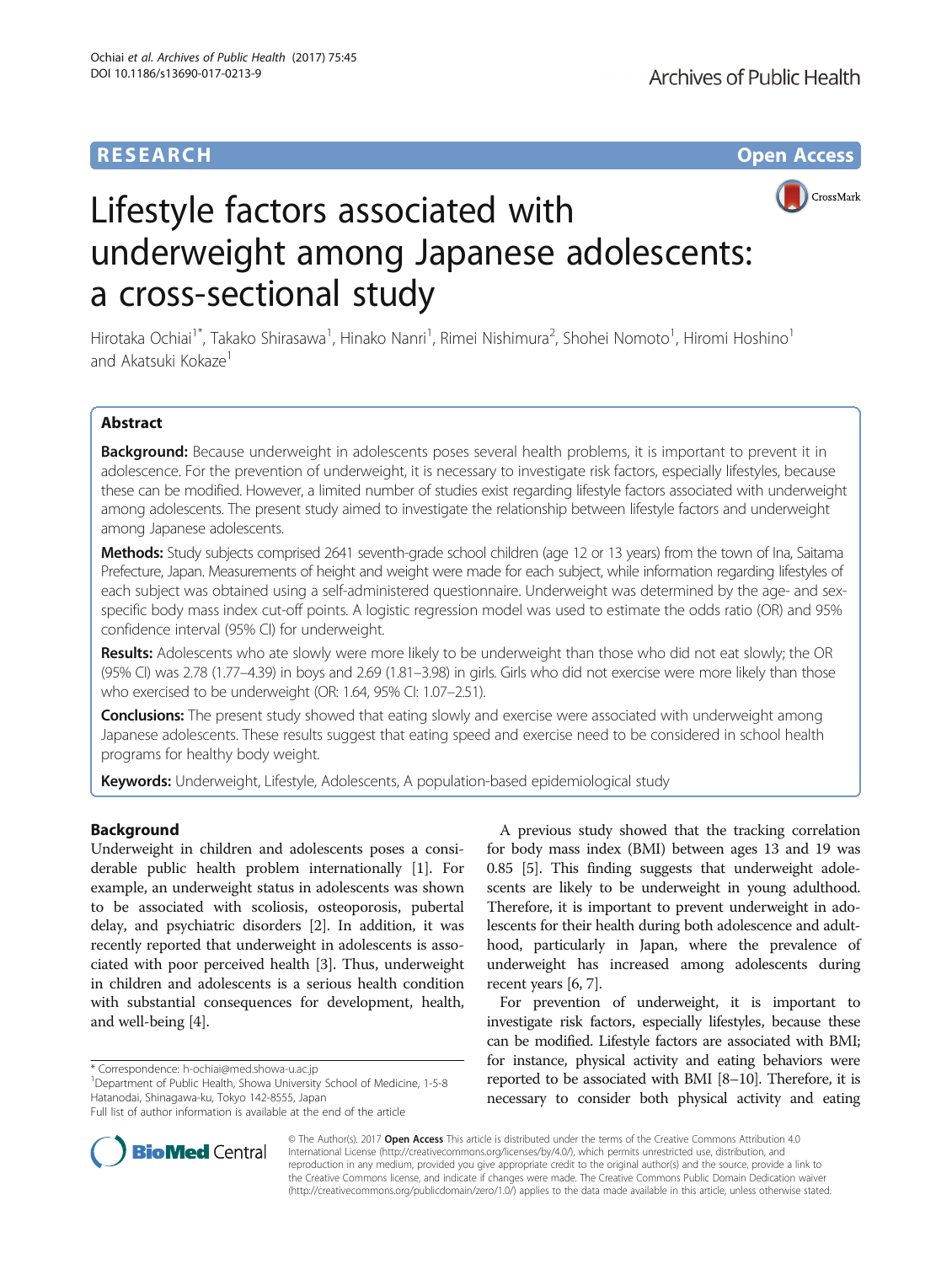behaviors when examining lifestyle factors associated with underweight. Although the relationship between physical activity and underweight among adolescents has been investigated [\[11, 12\]](#page-7-0), eating behaviors such as eating speed, snacking, and breakfast were not considered in these studies. Because previous studies have reported that eating behaviors such as snacking, skipping breakfast, and eating speed were associated with overweight/obesity [[13](#page-7-0)–[15](#page-7-0)], we hypothesized that underweight adolescents were less likely to snack and skip breakfast and were more likely to eat slowly.

Accordingly, the aim of the present study was to investigate the association of lifestyle factors including physical activity and eating behaviors with underweight among Japanese adolescents.

## Methods

## Study subjects

Study subjects comprised 2641 seventh-grade school children (age 12 or 13 years) from all three Ina-town's junior high schools between 2001 and 2008 (the number of children: 298 in 2001, 317 in 2002, 293 in 2003, 315 in 2004, 312 in 2005, 354 in 2006, 380 in 2007, and 372 in 2008). The town of Ina is in the southern part of Saitama Prefecture, within a 40 km from the center of Tokyo, Japan. As a part of community health services, the town had conducted a questionnaire survey and physical examination for seventh graders in the town's junior high schools. Details are described elsewhere [\[16](#page-7-0), [17\]](#page-7-0). This study was conducted based on that survey and examination.

#### Questionnaire survey

A self-administered questionnaire was distributed to each subject in junior high school. The questionnaire consisted of two sections: one (on the front of the questionnaire) to be completed by the subject and the other one (on the back) to be filled in by the parent or guardian.

Each subject was asked to complete the questionnaire regarding his or her sex, age, exercise out of physical education class (daily, sometimes, or none), snacking after dinner (always, often, seldom, or none), snacking while watching television or reading books (yes or no), and eating speed (slow, medium, or fast). Subjects were asked to fill in their age. Eating speed was categorized into the following two groups: eating slowly (slow) and not eating slowly (medium or fast).

The questionnaire asked the parent or guardian of each subject about the subject's birthweight, frequency of eating breakfast (daily, sometimes, or none). Birthweight was dichotomized as <2500 g or  $\geq$ 2500 g [\[18](#page-7-0)]. Frequency of eating breakfast was categorized into two groups: skipping breakfast (sometimes or none) and not skipping breakfast (daily).

## Anthropometric measurements and definition of underweight

In a physical examination, measurements of height and weight of each subject were made either in the school's infirmary or in a designated room to protect the privacy of subjects. Height was measured to the nearest 0.1 cm using a stadiometer, and body weight was measured to the nearest 0.1 kg using a scale. For anthropometric measurements, subjects wore light clothing and were barefoot. Standardization of the operators for anthropometric measurements was performed. The same measurement protocol was used annually throughout the study period.

BMI was calculated as weight (kg) divided by height (m) squared. Subjects were classified into one of three categories (underweight, normal weight, and overweight/ obesity) according to the age- and sex-specific BMI cutoff points that linked to an adult BMI of <18.5, 18.5– 24.9, and ≥25.0, proposed by Cole et al. [\[19, 20](#page-7-0)]. In addition, the BMI standard deviation score (BMI-SDS) was calculated by the LMS method using the International Obesity Task Force reference values [[21\]](#page-7-0).

#### Data analysis

The Shapiro-Wilk test was used to test the normality of distribution for each continuous variable. Because most continuous variables were not normally distributed, data are presented as median (25, 75th percentile) for continuous variables or number (%) for categorical variables. Either the Wilcoxon rank-sum or the chi-square test was used to compare various characteristics between two groups (boys vs. girls and underweight group vs. normal weight group). To evaluate the relationship between lifestyle factors and underweight, a logistic regression model was used to estimate the odds ratio (OR) and 95% confidence interval (95% CI) for underweight. In the model, age, birthweight, and all lifestyle variables were included for adjustment because age and birthweight were reported to be associated with BMI [\[22](#page-7-0)–[24](#page-7-0)]. For adjustment, age was included in the model as a continuous variable, while the other variables were put in the model as categorical variables. Sex was adjusted for in the analysis of total participants. The test for trend was performed by including "the explanatory variable (exercise) that was coded by ordinal numbers (1 for daily, 2 for sometimes, and 3 for none)" in the model [\[25\]](#page-7-0). A  $P$  value <0.05 was considered statistically significant. All statistical analyses were performed using Statistical Analysis System (SAS) software (version 9.4; SAS Institute Inc., Cary, NC, USA).

## Results

Among all 2641 subjects, 28 refused to participate in the questionnaire survey and physical examination (participation rate: 98.9%), and 263 were excluded due to missing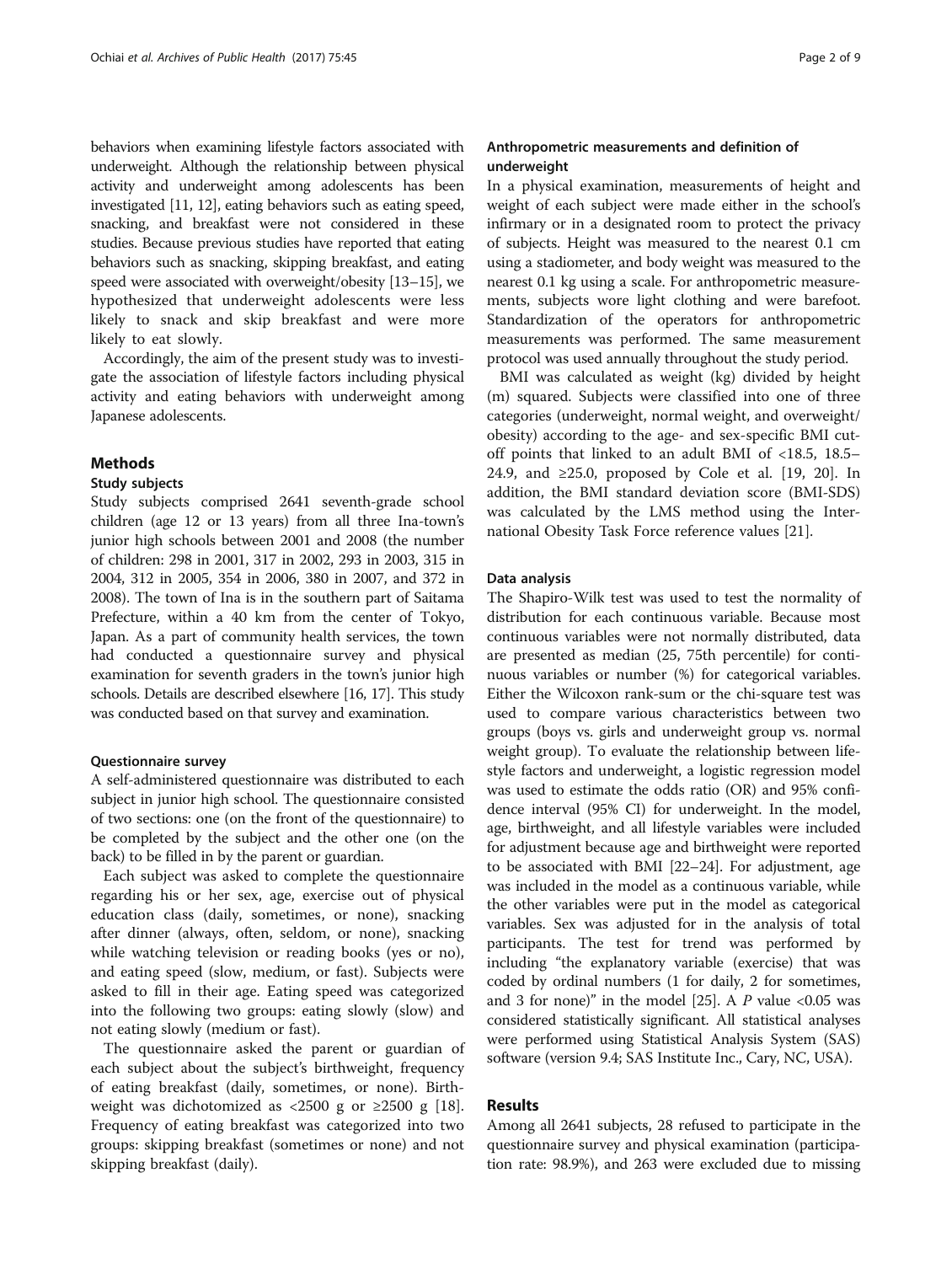data about variables in the present study. Thus, data from 2350 subjects were analyzed.

Table 1 shows characteristics of study participants by sex. Boys were significantly higher and heavier than girls. BMI-SDS was significantly higher in boys than in girls. The prevalence of overweight/obesity was higher in boys than in girls, while the prevalence of underweight was higher in girls than in boys. There was a statistically significant association between boys and girls in exercise. A statistically significant association between boys and girls was found in the proportion of those who answered "Yes" to the questions about skipping breakfast or snacking while watching television or reading books. A significantly higher proportion of girls reported eating slowly compared with boys.

Comparisons of characteristics between the normal weight group and the underweight group in boys are shown in Table [2](#page-3-0). Anthropometric variables were significantly lower in the underweight group than in the normal weight group. The proportion of those who ate slowly in the underweight group was significantly higher than that in the normal weight group.

Table [3](#page-4-0) shows comparisons of characteristics between the normal weight group and the underweight group in girls. Anthropometric variables in the underweight group were significantly lower than those in the normal weight group. There was a statistically significant association between the normal weight and the underweight group in exercise. The proportion of those who ate slowly was significantly higher in the

Table 1 Characteristics of study participants by sex (Japan, 2001–2008)

|                                                            | Boys ( $N = 1211$ )  | Girls ( $N = 1139$ ) | $P$ value <sup><math>\bar{e}</math></sup> |
|------------------------------------------------------------|----------------------|----------------------|-------------------------------------------|
| Age (years)                                                | 12.0 (12.0, 13.0)    | 12.0 (12.0, 13.0)    | 0.822                                     |
| Bitrhweight (g), n (%)                                     |                      |                      |                                           |
| < 2500                                                     | 77 (6.4)             | 85 (7.5)             | 0.291                                     |
| $\geq$ 2500                                                | 1134 (93.6)          | 1054 (92.5)          |                                           |
| Height (cm)                                                | 155.6 (149.2, 161.0) | 153.3 (149.4, 157.2) | < 0.001                                   |
| Weight (kg)                                                | 44.3 (38.8, 50.8)    | 43.5 (38.9, 48.1)    | 0.007                                     |
| BMI ( $kg/m2$ )                                            | 18.2 (16.8, 20.0)    | 18.3 (16.9, 20.0)    | 0.389                                     |
| <b>BMI-SDS</b>                                             | $0.25(-0.35, 0.89)$  | $0.15 (-0.44, 0.75)$ | 0.002                                     |
| Physique, n (%)                                            |                      |                      |                                           |
| Underweight                                                | 99 (8.2)             | 127 (11.2)           | 0.005                                     |
| Normal weight                                              | 933 (77.0)           | 882 (77.4)           |                                           |
| Overweight/obesity                                         | 179 (14.8)           | 130 (11.4)           |                                           |
| Exercise, n (%)                                            |                      |                      |                                           |
| Daily                                                      | 1003 (82.8)          | 668 (58.7)           | < 0.001                                   |
| Sometimes                                                  | 94 (7.8)             | 157 (13.8)           |                                           |
| None                                                       | 114(9.4)             | 314 (27.6)           |                                           |
| Skipping breakfast, n (%)                                  |                      |                      |                                           |
| Yes                                                        | 58 (4.8)             | 84 (7.4)             | 0.009                                     |
| No                                                         | 1153 (95.2)          | 1055 (92.6)          |                                           |
| Snacking after dinner, n (%)                               |                      |                      |                                           |
| Always or often                                            | 735 (60.7)           | 659 (57.9)           | 0.162                                     |
| Seldom or none                                             | 476 (39.3)           | 480 (42.1)           | 0.015                                     |
| Snacking while watching television or reading books, n (%) |                      |                      |                                           |
| Yes                                                        | 482 (39.8)           | 510 (44.8)           | 0.015                                     |
| No                                                         | 729 (60.2)           | 629 (55.2)           |                                           |
| Eating slowly, n (%)                                       |                      |                      |                                           |
| Yes                                                        | 207 (17.1)           | 279 (24.5)           | < 0.001                                   |
| No                                                         | 1004 (82.9)          | 860 (75.5)           |                                           |

BMI body mass index, BMI-SDS body mass index standard deviation score

Except where indicated n  $(96)$ , values are expressed as median (25, 75th percentile)

Wilcoxon rank-sum test or chi-square test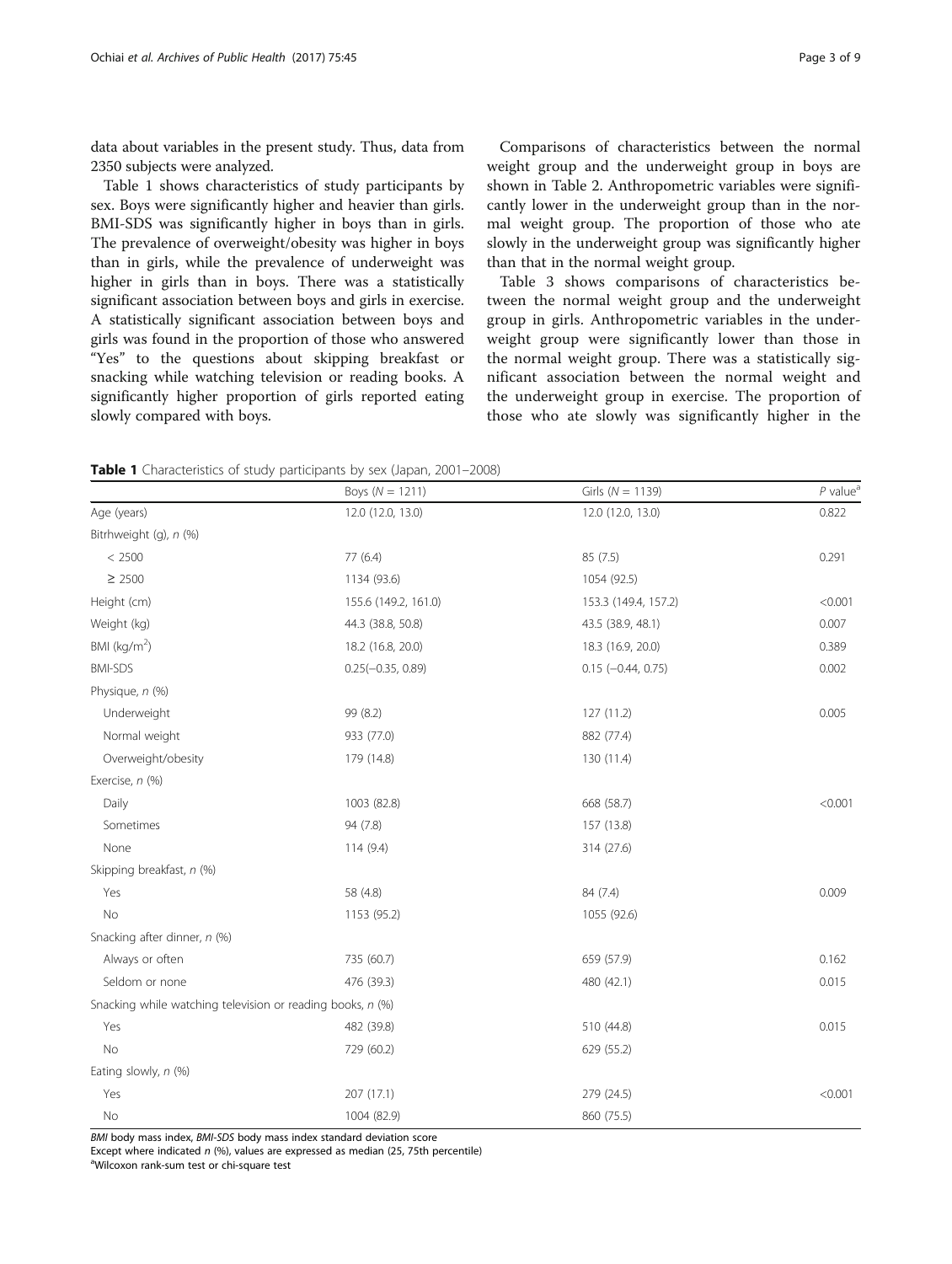<span id="page-3-0"></span>

| Table 2 Comparisons of characteristics between the normal weight and underweight groups in boys (Japan, 2001–2008) |  |  |  |  |
|--------------------------------------------------------------------------------------------------------------------|--|--|--|--|
|--------------------------------------------------------------------------------------------------------------------|--|--|--|--|

|                                                            | Normal weight ( $n = 933$ ) | Underweight ( $n = 99$ ) | $P$ value <sup>a</sup> |
|------------------------------------------------------------|-----------------------------|--------------------------|------------------------|
| Age (years)                                                | 12.0 (12.0, 13.0)           | 12.0 (12.0, 13.0)        | 0.186                  |
| Birthweight (g), n (%)                                     |                             |                          |                        |
| < 2500                                                     | 50 $(5.4)$                  | 10(10.1)                 | 0.055                  |
| $\geq$ 2500                                                | 883 (94.6)                  | 89 (89.9)                |                        |
| Height (cm)                                                | 155.5 (149.2, 160.8)        | 149.9 (144.6, 154.7)     | < 0.001                |
| Weight (kg)                                                | 43.7 (39.1, 48.3)           | 33.0 (30.8, 36.2)        | < 0.001                |
| Body mass index (kg/m <sup>2</sup> )                       | 18.0 (16.9, 19.2)           | 15.0 (14.6, 15.3)        | < 0.001                |
| Exercise, n (%)                                            |                             |                          |                        |
| Daily                                                      | 788 (84.5)                  | 81 (81.8)                | 0.325                  |
| Sometimes                                                  | 71(7.6)                     | 6(6.1)                   |                        |
| None                                                       | 74 (7.9)                    | 12(12.1)                 |                        |
| Skipping breakfast, n (%)                                  |                             |                          |                        |
| Yes                                                        | 45 (4.8)                    | 3(3.0)                   | 0.421                  |
| <b>No</b>                                                  | 888 (95.2)                  | 96 (97.0)                |                        |
| Snacking after dinner, n (%)                               |                             |                          |                        |
| Always or often                                            | 580 (62.2)                  | 57 (57.6)                | 0.372                  |
| Seldom or none                                             | 353 (37.8)                  | 42 (42.4)                |                        |
| Snacking while watching television or reading books, n (%) |                             |                          |                        |
| Yes                                                        | 383 (41.1)                  | 34 (34.3)                | 0.196                  |
| No                                                         | 550 (59.0)                  | 65 (65.7)                |                        |
| Eating slowly, n (%)                                       |                             |                          |                        |
| Yes                                                        | 161 (17.3)                  | 35 (35.4)                | < 0.001                |
| No                                                         | 772 (82.7)                  | 64 (64.7)                |                        |

Except where indicated  $n$  (%), values are expressed as median (25, 75th percentile)

<sup>a</sup>Wilcoxon rank-sum test or chi-square test

underweight group compared with the normal weight group.

Adjusted ORs of lifestyle factors for underweight and their 95% CIs were calculated in each sex (Table [4](#page-4-0) in boys and Table [5](#page-5-0) in girls). Boys who ate slowly were more likely to be underweight than those who did not eat slowly (OR: 2.78, 95% CI: 1.77–4.39). Girls who did not exercise were more likely than those who exercised to be underweight (OR: 1.64, 95% CI: 1.07–2.51), and there was a significant dose-response relationship between the frequency of exercise and underweight ( $P$  for trend = 0.021). Girls who ate slowly were more likely to be underweight than those who did not eat slowly (OR: 2.69, 95% CI: 1.81–3.98).

Table [6](#page-5-0) showed the adjusted ORs of lifestyle factors for underweight and their 95% CIs in total participants. Adolescents who did not exercise were more likely than those who exercised to be underweight (OR: 1.59, 95% CI: 1.11–2.27), and there was a significant dose-response relationship between the frequency of exercise and underweight ( $P$  for trend = 0.012). Adolescents who ate slowly were more likely to be underweight than those who did not eat slowly (OR: 2.67, 95% CI: 1.99–3.59). Girls were not more likely than boys to be underweight (OR: 1.16, 95% CI: 0.86–1.56). There were no effect modifications of sex and lifestyle factors on underweight.

## **Discussion**

The present study investigated the relationship between lifestyle factors and underweight among Japanese adolescents. In this study, eating slowly and exercise were associated with underweight. To the best of our knowledge, this is the first study regarding the association of lifestyle factors (eating speed and exercise) with underweight among adolescents in Japan. However, the causality between lifestyle factors and underweight should be carefully interpreted because this was a cross-sectional study.

In this study, there were statistically significant differences between boys and girls in some anthropometric variables and lifestyles. A previous study reported that adolescence is characterized by a global acceleration of growth and maturation, with differential changes between both sexes [\[26\]](#page-7-0). In addition, a recent study showed that there were statistically significant differences between boys and girls in lifestyle factors such as breakfast, eating speed,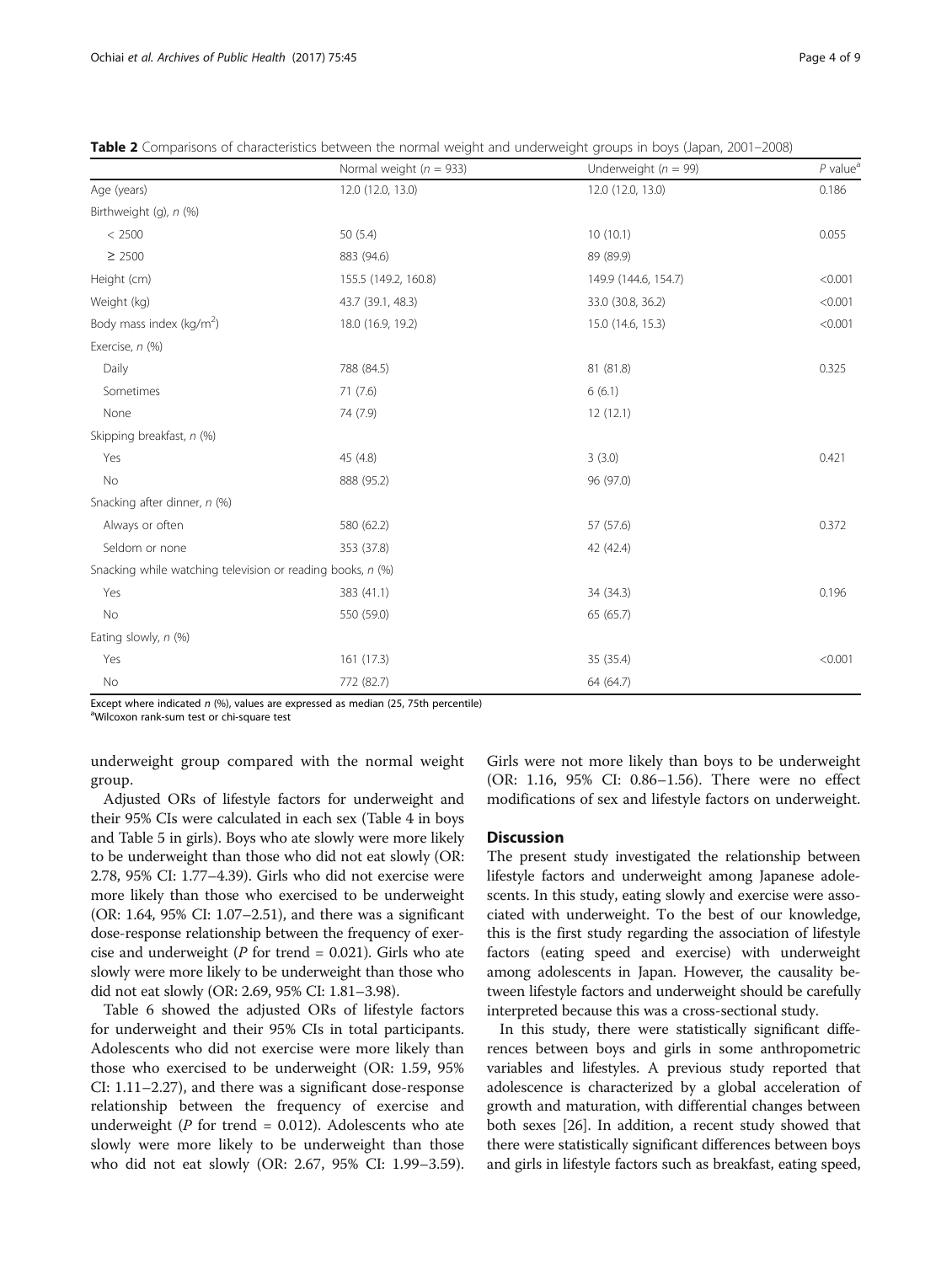|                                                            | Normal weight ( $n = 882$ ) | Underweight ( $n = 127$ ) | $P$ value <sup><math>a</math></sup> |  |
|------------------------------------------------------------|-----------------------------|---------------------------|-------------------------------------|--|
| Age (years)                                                | 12.0 (12.0, 13.0)           | 12.0 (12.0, 13.0)         | 0.017                               |  |
| Birthweight (g), n (%)                                     |                             |                           |                                     |  |
| < 2500                                                     | 77 (8.7)                    | 6(4.7)                    | 0.125                               |  |
| $\geq 2500$                                                | 805 (91.3)                  | 121 (95.3)                |                                     |  |
| Height (cm)                                                | 153.4 (149.6, 157.1)        | 151.3 (147.1, 155.5)      | < 0.001                             |  |
| Weight (kg)                                                | 43.5 (39.7, 46.9)           | 34.7 (32.3, 37.2)         | < 0.001                             |  |
| Body mass index (kg/m <sup>2</sup> )                       | 18.3 (17.2, 19.5)           | 15.3 (14.7, 15.5)         | < 0.001                             |  |
| Exercise, n (%)                                            |                             |                           |                                     |  |
| Daily                                                      | 547 (62.0)                  | 65 (51.2)                 | 0.033                               |  |
| Sometimes                                                  | 115 (13.0)                  | 17(13.4)                  |                                     |  |
| None                                                       | 220 (24.9)                  | 45 (35.4)                 |                                     |  |
| Skipping breakfast, n (%)                                  |                             |                           |                                     |  |
| Yes                                                        | 63(7.1)                     | 7(5.5)                    | 0.499                               |  |
| No                                                         | 819 (92.9)                  | 120 (94.5)                |                                     |  |
| Snacking after dinner, n (%)                               |                             |                           |                                     |  |
| Always or often                                            | 509 (57.7)                  | 76 (59.8)                 | 0.649                               |  |
| Seldom or none                                             | 373 (42.3)                  | 51 (40.2)                 |                                     |  |
| Snacking while watching television or reading books, n (%) |                             |                           |                                     |  |
| Yes                                                        | 397 (45.0)                  | 58 (45.7)                 | 0.889                               |  |
| No                                                         | 485 (55.0)                  | 69 (54.3)                 |                                     |  |
| Eating slowly, n (%)                                       |                             |                           |                                     |  |
| Yes                                                        | 203 (23.0)                  | 56 (44.1)                 | < 0.001                             |  |
| No                                                         | 679 (77.0)                  | 71 (55.9)                 |                                     |  |

<span id="page-4-0"></span>Table 3 Comparisons of characteristics between the normal weight and underweight groups in girls (Japan, 2001–2008)

Except where indicated  $n$  (%), values are expressed as median (25, 75th percentile)

Wilcoxon rank-sum test or chi-square test

Table 4 Adjusted odds ratios and 95% confidence intervals for underweight in boys (Japan, 2001–2008)

| Lifestyle variables                                 | Total N | Underweight n (%) | AOR (95% CI)                              | $P$ value |
|-----------------------------------------------------|---------|-------------------|-------------------------------------------|-----------|
| Exercise                                            |         |                   |                                           |           |
| Daily                                               | 869     | 81 (9.3)          | 1.00                                      |           |
| Sometimes                                           | 77      | 6(7.8)            | $0.89(0.37 - 2.15)$                       | 0.802     |
| None                                                | 86      | 12 (14.0)         | 1.73 (0.88-3.38)<br>P for trend = $0.173$ | 0.111     |
| Skipping breakfast                                  |         |                   |                                           |           |
| Yes                                                 | 48      | 3(6.3)            | $0.70(0.21 - 2.36)$                       | 0.568     |
| No                                                  | 984     | 96 (9.8)          | 1.00                                      |           |
| Snacking after dinner                               |         |                   |                                           |           |
| Always or often                                     | 637     | 57 (9.0)          | $0.89(0.57 - 1.38)$                       | 0.593     |
| Seldom or none                                      | 395     | 42 (10.6)         | 1.00                                      |           |
| Snacking while watching television or reading books |         |                   |                                           |           |
| Yes                                                 | 417     | 34 (8.2)          | $0.71(0.45 - 1.12)$                       | 0.143     |
| No                                                  | 615     | 65 (10.6)         | 1.00                                      |           |
| Eating slowly                                       |         |                   |                                           |           |
| Yes                                                 | 196     | 35 (17.9)         | 2.78 (1.77-4.39)                          | < 0.001   |
| No                                                  | 836     | 64 (7.7)          | 1.00                                      |           |

AOR adjusted odds ratio, CI confidence interval

Age (years), birthweight (<2500 g or ≥2500 g), and all lifestyle variables were included for adjustment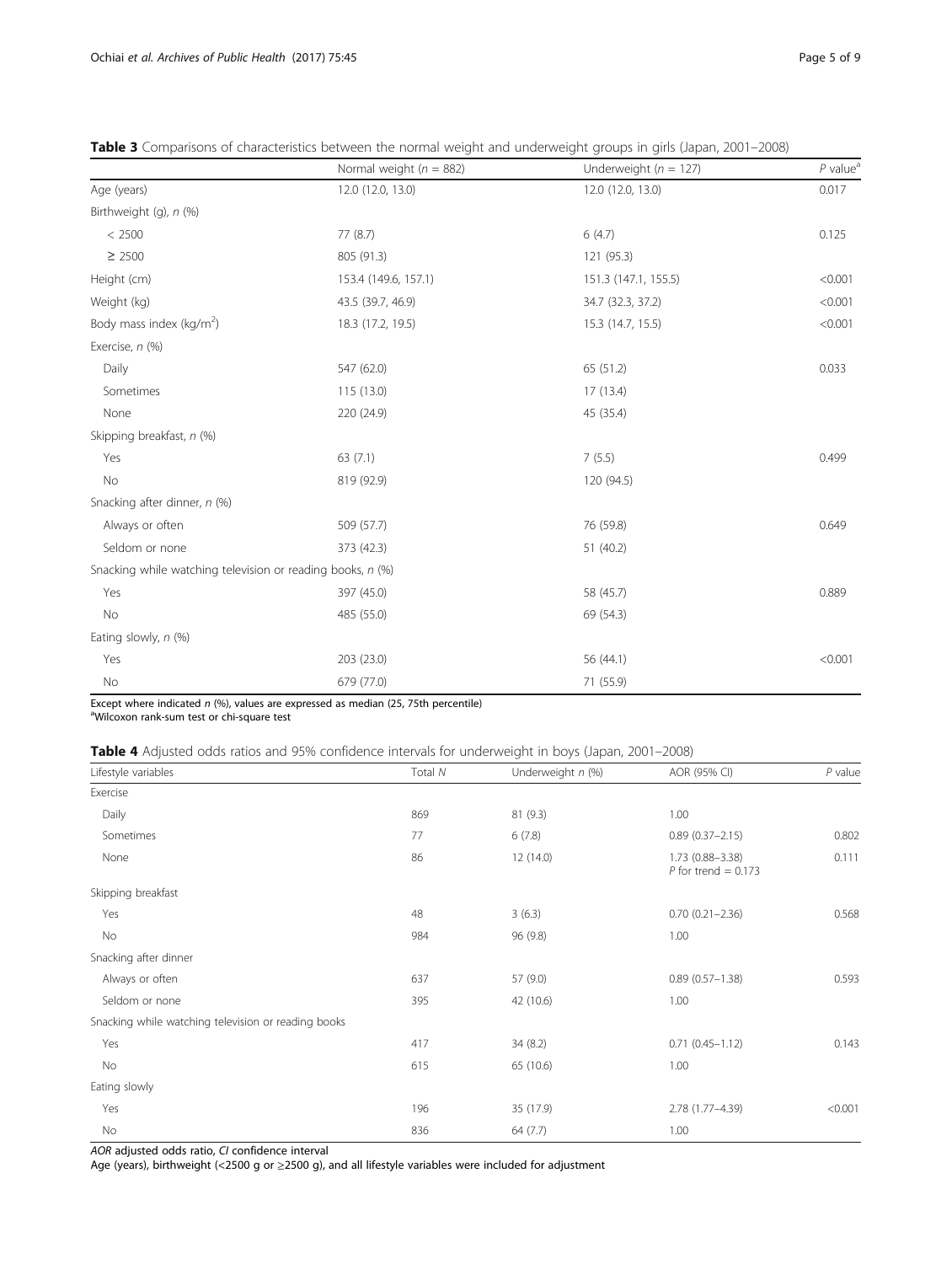<span id="page-5-0"></span>Table 5 Adjusted odds ratios and 95% confidence intervals for underweight in girls (Japan, 2001–2008)

| Lifestyle variables                                 | Total N | Underweight n (%) | AOR (95% CI)                                 | $P$ value |
|-----------------------------------------------------|---------|-------------------|----------------------------------------------|-----------|
| Exercise                                            |         |                   |                                              |           |
| Daily                                               | 612     | 65 (10.6)         | 1.00                                         |           |
| Sometimes                                           | 132     | 17 (12.9)         | $1.34(0.75 - 2.39)$                          | 0.331     |
| None                                                | 265     | 45 (17.0)         | $1.64(1.07 - 2.51)$<br>P for trend = $0.021$ | 0.022     |
| Skipping breakfast                                  |         |                   |                                              |           |
| Yes                                                 | 70      | 7(10.0)           | $0.67(0.29 - 1.55)$                          | 0.352     |
| No                                                  | 939     | 120 (12.8)        | 1.00                                         |           |
| Snacking after dinner                               |         |                   |                                              |           |
| Always or often                                     | 585     | 76 (13.0)         | $1.08(0.73 - 1.60)$                          | 0.714     |
| Seldom or none                                      | 424     | 51 (12.0)         | 1.00                                         |           |
| Snacking while watching television or reading books |         |                   |                                              |           |
| Yes                                                 | 455     | 58 (12.8)         | $0.97(0.65 - 1.43)$                          | 0.867     |
| No                                                  | 554     | 69 (12.5)         | 1.00                                         |           |
| Eating slowly                                       |         |                   |                                              |           |
| Yes                                                 | 259     | 56 (21.6)         | $2.69(1.81 - 3.98)$                          | < 0.001   |
| <b>No</b>                                           | 750     | 71 (9.5)          | 1.00                                         |           |

AOR adjusted odds ratio, CI confidence interval

Age (years), birthweight (<2500 g or ≥2500 g), and all lifestyle variables were included for adjustment

and physical activity [\[14\]](#page-7-0). Therefore, we analyzed the data separately for each sex to examine the association between lifestyle factors and underweight among adolescents.

In our study, the prevalence of underweight was 8.2% in boys and 11.2% in girls. According to national statistics from Ministry of Education, Culture, Sports, Science

and Technology, the prevalence of underweight (defined by percentage of overweight, which is the modified weight-for-height method [[27\]](#page-7-0)) in 2008 was 2.3% among boys (ages 12) and 3.9% among girls (ages 12) in Japan [[28\]](#page-7-0). When the underweight in our study was defined by the same criteria using percentage of overweight, the

Table 6 Adjusted odds ratios and 95% confidence intervals for underweight in total participants (Japan, 2001–2008)

| Lifestyle variables                                 | Total N | Underweight n (%) | AOR (95% CI)                                 | $P$ value |
|-----------------------------------------------------|---------|-------------------|----------------------------------------------|-----------|
| Exercise                                            |         |                   |                                              |           |
| Daily                                               | 1481    | 146 (9.9)         | 1.00                                         |           |
| Sometimes                                           | 209     | 23 (11.0)         | $1.16(0.72 - 1.87)$                          | 0.546     |
| None                                                | 351     | 57 (16.2)         | $1.59(1.11 - 2.27)$<br>P for trend = $0.012$ | 0.011     |
| Skipping breakfast                                  |         |                   |                                              |           |
| Yes                                                 | 118     | 10(8.5)           | $0.69(0.35 - 1.37)$                          | 0.295     |
| No                                                  | 1923    | 216(11.2)         | 1.00                                         |           |
| Snacking after dinner                               |         |                   |                                              |           |
| Always or often                                     | 1222    | 133 (10.9)        | $0.98(0.73 - 1.32)$                          | 0.903     |
| Seldom or none                                      | 819     | 93 (11.4)         | 1.00                                         |           |
| Snacking while watching television or reading books |         |                   |                                              |           |
| Yes                                                 | 872     | 92 (10.6)         | $0.86$ $(0.64 - 1.16)$                       | 0.322     |
| No                                                  | 1169    | 134 (11.5)        | 1.00                                         |           |
| Eating slowly                                       |         |                   |                                              |           |
| Yes                                                 | 455     | 91 (20.0)         | 2.67 (1.99-3.59)                             | < 0.001   |
| No                                                  | 1586    | 135 (8.5)         | 1.00                                         |           |

AOR adjusted odds ratio, CI confidence interval

Sex, age (years), birthweight (<2500 g or ≥2500 g), and lifestyle variables were included in the adjustment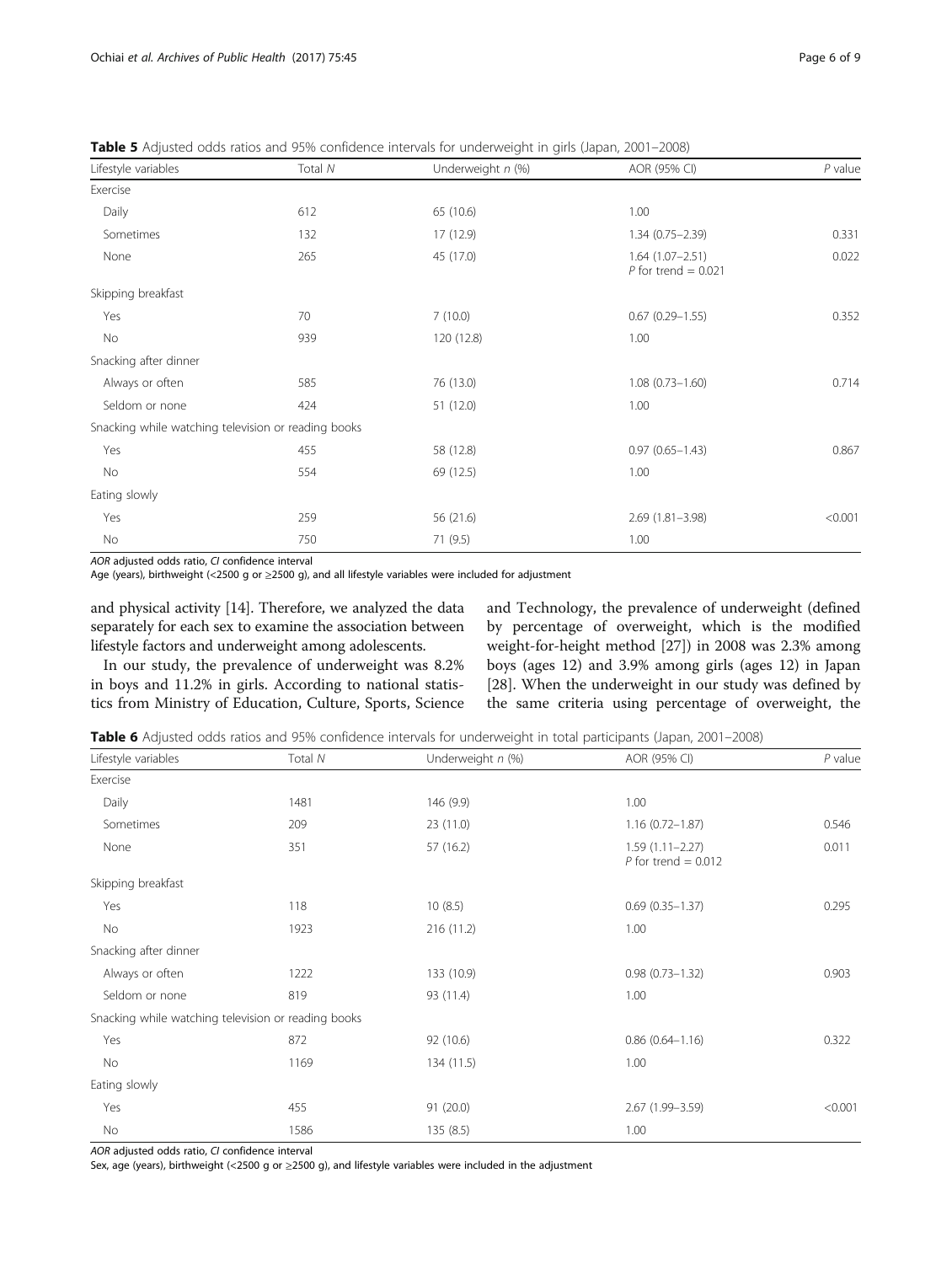prevalence of underweight in 2008 was 2.6% in boys aged 12 years and 3.4% in girls aged 12 years, which were similar to the results of the national statistics in Japan. A recent study reported that the prevalence of underweight among Dutch boys and girls (ages 12–18) in 2009 was 9.1% and 10.4%, respectively [[4\]](#page-7-0). Elinder et al. reported that the prevalence in a Swedish cohort of boys and girls (mean age: 15.6) in 2002 was 3.5% and 11.1%, respectively [[11](#page-7-0)]. A previous study among German adolescents reported that the prevalence was 12.6% among boys and 19.1% among girls in 2001/2002 [[29](#page-7-0)]. Because the definition of underweight, the year of the data collection, and the age of study subjects differed by studies, future studies will be needed to compare the prevalence of underweight between Japan and other countries.

Eating slowly was significantly associated with underweight in this study. One of the reasons could be due to total energy intake. Murakami et al. showed that rate of eating was positively associated with energy intake, BMI, and the risk of overweight [[30](#page-7-0)]. Otsuka et al. found a positive association between "the rate of eating" and "energy intake and current BMI", suggesting that eating fast would lead to obesity [[31](#page-8-0)]. Therefore, we hypothesized that total energy intake in the eating slowly group was lower than that in the not eating slowly group, which could lead to lower BMI in the eating slowly group compared with the not eating slowly group in the present study. In fact, BMI among the eating slowly group was lower than that among the not eating slowly group in our study (data not shown). Another possible explanation might be due to appetite. A previous study reported that higher BMI SD scores were associated with lower satiety responsiveness and higher food cue responsiveness [[32](#page-8-0)]. In addition, Webber et al. showed that there was a significant negative association between "satiety responsiveness/slowness in eating" and "physique (underweight, lower healthy weight, higher healthy weight, overweight, and obese)"; the score of satiety responsiveness/slowness in eating among underweight children was higher than that among healthy weight children [\[33\]](#page-8-0). These studies [\[32, 33\]](#page-8-0) suggested that underweight adolescents could have a poor appetite, which leads to eating slowly. However, it is difficult to determine the temporal sequence of eating slowly and underweight in our study because the present study was cross-sectional. Therefore, further studies will be needed to evaluate the causal relationship between eating slowly and underweight.

In the present study, girls who did not exercise were more likely to be underweight than those who exercised. These results persisted even after adjustment for age, birthweight, and all lifestyle variables. Recent studies have shown that low physical activity was associated with underweight [[11, 12\]](#page-7-0), which is consistent with the results in this study. One of the reasons for the association between exercise and underweight could be due

to the influence of exercise on lean body mass. Elinder et al. showed that physical activity is a major determinant of skeletal muscle growth leading to an increase in lean body mass [[11\]](#page-7-0). In addition, a previous study reported that exercise exerts a positive effect on bone mass [[34\]](#page-8-0). In fact, it was recently shown that total body lean mass among an inactive group was lower than that among average or active groups [[35\]](#page-8-0). Another reason is due to health problems related to underweight. A recent study reported that an underweight status in adolescents was associated with several health problems [[2\]](#page-7-0). These health problems in underweight adolescents could lead to physical inactivity.

There are some limitations to this study. First, information regarding lifestyle factors such as eating speed and exercise was collected by a self-administered questionnaire, which might be not objective. However, a previous study showed a high level of concordance between self-reported and friend-reported rate of eating [[10](#page-7-0)]. In addition, Petty et al. indicated that self-reported eating rate aligned with laboratory-measured eating rate [\[36](#page-8-0)]. Moreover, Chen et al. reported that schoolchildren's selfreported physical activity is in accordance with objective data [\[37](#page-8-0)]. Second, the present study results could be affected by some potential confounders. For example, socioeconomic factors were reported to be associated with underweight [\[29](#page-7-0), [38\]](#page-8-0). Moreover, the social pressure to be thin, body image perception, and gestational age could affect our study findings. Because this information was not considered in the present study, residual confounding cannot be ruled out. However, a recent study showed that Japan is still one of the most egalitarian nations in the world, and social inequalities within the population are less expressed [[39](#page-8-0)]. Therefore, the influence of socioeconomic factors on this study might not be substantial. Third, the age of each subject was indicated as "12 or 13" (years) in this study. Therefore, the age- and sex-specific BMI cut-off points for adolescents aged 12 or 13 years [\[19](#page-7-0), [20](#page-7-0)] were applied, whereas the cut-off points for those aged 12.5 years were not applied. Finally, our study subjects (the number of children: 298 in 2001, 317 in 2002, 293 in 2003, 315 in 2004, 312 in 2005, 354 in 2006, 380 in 2007, and 372 in 2008) were from one town, which might limit generalizability to other populations.

## **Conclusions**

The present study showed that eating slowly and exercise were associated with underweight among Japanese adolescents. The results suggest that eating speed and exercise need to be considered in school health programs for healthy body weight, although future studies are needed to verify our findings.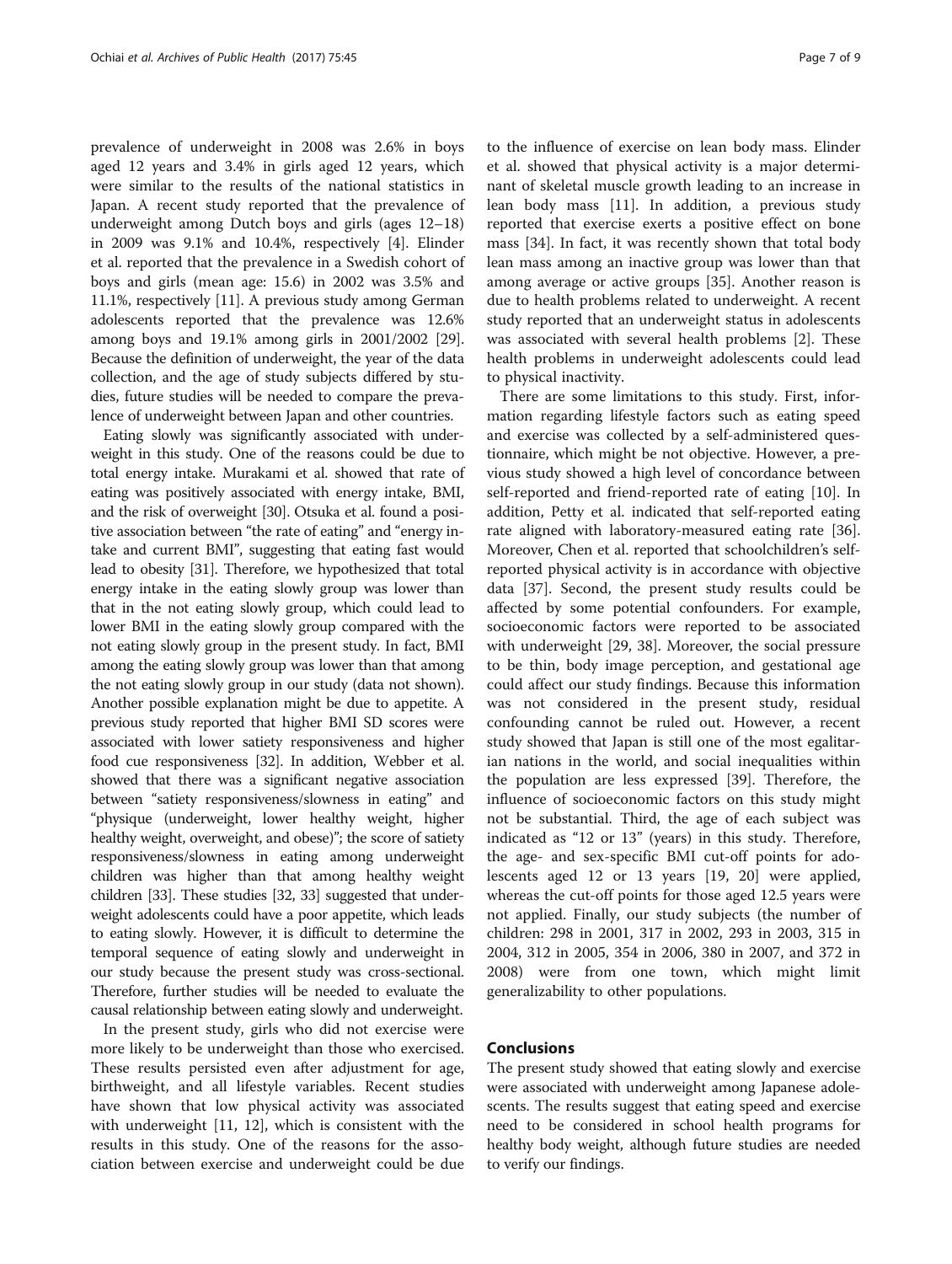#### <span id="page-7-0"></span>Abbreviations

BMI: Body mass index; CI: Confidence interval; OR: Odds ratio

#### Acknowledgements

We would like to thank the study participants, their parents and guardians, the members of the Board of Education in Ina, Saitama Prefecture, and the Ina Conference for Promotion and Implementation of the Childhood Lifestyle-related Disease Prevention Examination (Chairmen: Dr. Michio Sato and Dr. Yoshihito Toriyama).

#### Funding

This study was supported in part by grants from the Ministry of Education, Culture, Sports, Science and Technology, Japan [Nos. 14207020, 17209024, and 25350854].

#### Availability of data and materials

The data used for this study is not openly available because provision of the data to other third-party individuals is not permitted by the Medical Ethics Committee of Showa University School of Medicine.

#### Authors' contributions

HO and TS planned the present study. HN, RN, and SN contributed to improving the study in a meaningful way. HO drafted the manuscript. TS and RN performed data collection. TS supervised data collection. HH supported the draft of this manuscript and data collection. HO and HN contributed to the statistical analysis. AK made substantial contributions to the conception of this study and the revision of the manuscript. All authors read and approved the final manuscript.

#### Ethics approval and consent to participate

The study protocol was approved by the Medical Ethics Committee of Showa University School of Medicine (Approval No. 127). Informed consent was obtained from the parent or guardian of each subject prior to participation in this study.

#### Consent for publication

Not applicable.

#### Competing interests

The authors declare that they have no competing interests.

## Publishers' Note

Springer Nature remains neutral with regard to jurisdictional claims in published maps and institutional affiliations.

#### Author details

<sup>1</sup>Department of Public Health, Showa University School of Medicine, 1-5-8 Hatanodai, Shinagawa-ku, Tokyo 142-8555, Japan. <sup>2</sup>Division of Diabetes, Metabolism and Endocrinology, Department of Internal Medicine, Jikei University School of Medicine, 3-25-8 Nishi-Shinbashi, Minato-ku, Tokyo 105-8461, Japan.

#### Received: 25 January 2017 Accepted: 3 July 2017 Published online: 23 October 2017

#### References

- Lazzeri G, Rossi S, Kelly C, Vereecken C, Ahluwalia N, Giacchi MV. Trends in thinness prevalence among adolescents in ten European countries and the USA (1998-2006): a cross-sectional survey. Public Health Nutr. 2014;17:2207–15.
- 2. Mak KK, Tan SH. Underweight problems in Asian children and adolescents. Eur J Pediatr. 2012;171:779–85.
- Pu C, Chou YJ. Health ratings for underweight, overweight and obese adolescents: disparities between adolescent's own report and the parent's report. Asia Pac J Clin Nutr. 2010;19:180–7.
- 4. Schonbeck Y, van Dommelen P, HiraSing RA, van Buuren S. Thinness in the era of obesity: trends in children and adolescents in The Netherlands since 1980. Eur J Pub Health. 2015;25:268–73.
- 5. Sinaiko AR, Steinberger J, Moran A, Hong CP, Prineas RJ, Jacobs DR Jr. Influence of insulin resistance and body mass index at age 13 on systolic blood pressure, triglycerides, and high-density lipoprotein cholesterol at age 19. Hypertension. 2006;48:730–6.
- Inokuchi M, Matsuo N, Takayama JI, Hasegawa T. Trends in thin body stature among Japanese male adolescents, 2003-2012. Ann Hum Biol. 2014;41:277–81.
- 7. Inokuchi M, Matsuo N, Takayama JI, Hasegawa T. Trends in thin body stature among Japanese female adolescents, 2003-2012. Ann Hum Biol. 2015;42:533–7.
- Kumar BN, Holmboe-Ottesen G, Lien N, Wandel M. Ethnic differences in body mass index and associated factors of adolescents from minorities in Oslo, Norway: a cross-sectional study. Public Health Nutr. 2004;7:999–1008.
- 9. Levin S, Lowry R, Brown DR, Dietz WH. Physical activity and body mass index among US adolescents: youth risk behavior survey, 1999. Arch Pediatr Adolesc Med. 2003;157:816–20.
- 10. Sasaki S, Katagiri A, Tsuji T, Shimoda T, Amano K. Self-reported rate of eating correlates with body mass index in 18-y-old Japanese women. Int J Obes Relat Metab Disord. 2003;27:1405–10.
- 11. Elinder LS, Sundblom E, Rosendahl KI. Low physical activity is a predictor of thinness and low self-rated health: gender differences in a Swedish cohort. J Adolesc Health. 2011;48:481–6.
- 12. Kantanista A, Osinski W. Underweight in 14 to 16 year-old girls and boys: prevalence and associations with physical activity and sedentary activities. Ann Agric Environ Med. 2014;21:114–9.
- 13. Bo S, De Carli L, Venco E, Fanzola I, Maiandi M, De Michieli F, et al. Impact of snacking pattern on overweight and obesity risk in a cohort of 11- to 13 year-old adolescents. J Pediatr Gastroenterol Nutr. 2014;59:465–71.
- 14. Sun Y, Sekine M, Kagamimori S. Lifestyle and overweight among Japanese adolescents: the Toyama birth cohort study. J Epidemiol. 2009;19:303–10.
- 15. Vaezghasemi M, Lindkvist M, Ivarsson A, Eurenius E. Overweight and lifestyle among 13-15 year olds: a cross-sectional study in northern Sweden. Scand J Public Health. 2012;40:221–8.
- 16. Ochiai H, Shirasawa T, Nishimura R, Morimoto A, Shimada N, Ohtsu T, et al. Relationship of body mass index to percent body fat and waist circumference among schoolchildren in Japan–the influence of gender and obesity: a population-based cross-sectional study. BMC Public Health. 2010;10:493.
- 17. Shirasawa T, Shimada N, Ochiai H, Ohtsu T, Hoshino H, Nishimura R, et al. High blood pressure in obese and nonobese Japanese children: blood pressure measurement is necessary even in nonobese Japanese children. J Epidemiol. 2010;20:408–12.
- 18. Yu ZB, Han SP, Zhu GZ, Zhu C, Wang XJ, Cao XG, et al. Birth weight and subsequent risk of obesity: a systematic review and meta-analysis. Obes Rev. 2011;12:525–42.
- 19. Cole TJ, Flegal KM, Nicholls D, Jackson AA. Body mass index cut offs to define thinness in children and adolescents: international survey. BMJ. 2007;335:194.
- 20. Cole TJ, Bellizzi MC, Flegal KM, Dietz WH. Establishing a standard definition for child overweight and obesity worldwide: international survey. BMJ. 2000; 320:1240–3.
- 21. Cole TJ, Lobstein T. Extended international (IOTF) body mass index cut-offs for thinness, overweight and obesity. Pediatr Obes. 2012;7:284–94.
- 22. Daniels SR, Khoury PR, Morrison JA. The utility of body mass index as a measure of body fatness in children and adolescents: differences by race and gender. Pediatrics. 1997;99:804–7.
- 23. Koziel S, Jankowska EA. Birthweight and stature, body mass index and fat distribution of 14-year-old polish adolescents. J Paediatr Child Health. 2002; 38:55–8.
- 24. Eriksson M, Tynelius P, Rasmussen F. Associations of birthweight and infant growth with body composition at age 15–the COMPASS study. Paediatr Perinat Epidemiol. 2008;22:379–88.
- 25. Kondo K, Tanaka T, Hirota Y, Kawamura H, Miura H, Sugioka Y, et al. Factors associated with functional limitation in stair climbing in female Japanese patients with knee osteoarthritis. J Epidemiol. 2006;16:21–9.
- 26. Rodriguez G, Moreno LA, Blay MG, Blay VA, Garagorri JM, Sarria A, et al. Body composition in adolescents: measurements and metabolic aspects. Int J Obes Relat Metab Disord. 2004;28(Suppl 3):S54–8.
- 27. Dobashi K. Evaluation of obesity in school-age children. J Atheroscler Thromb. 2016;23:32–8.
- 28. Ministry of Education C, Sports, Science and Technology: National statistics of school health (in Japanese). [http://www.mext.go.jp/b\\_menu/toukei/](http://www.mext.go.jp/b_menu/toukei/chousa05/hoken/1268826.htm) [chousa05/hoken/1268826.htm](http://www.mext.go.jp/b_menu/toukei/chousa05/hoken/1268826.htm). Accessed 1 Apr 2017.
- 29. Mikolajczyk RT, Richter M. Associations of behavioural, psychosocial and socioeconomic factors with over- and underweight among German adolescents. Int J Public Health. 2008;53:214–20.
- 30. Murakami K, Miyake Y, Sasaki S, Tanaka K, Arakawa M. Self-reported rate of eating and risk of overweight in Japanese children: Ryukyus child health study. J Nutr Sci Vitaminol (Tokyo). 2012;58:247–52.